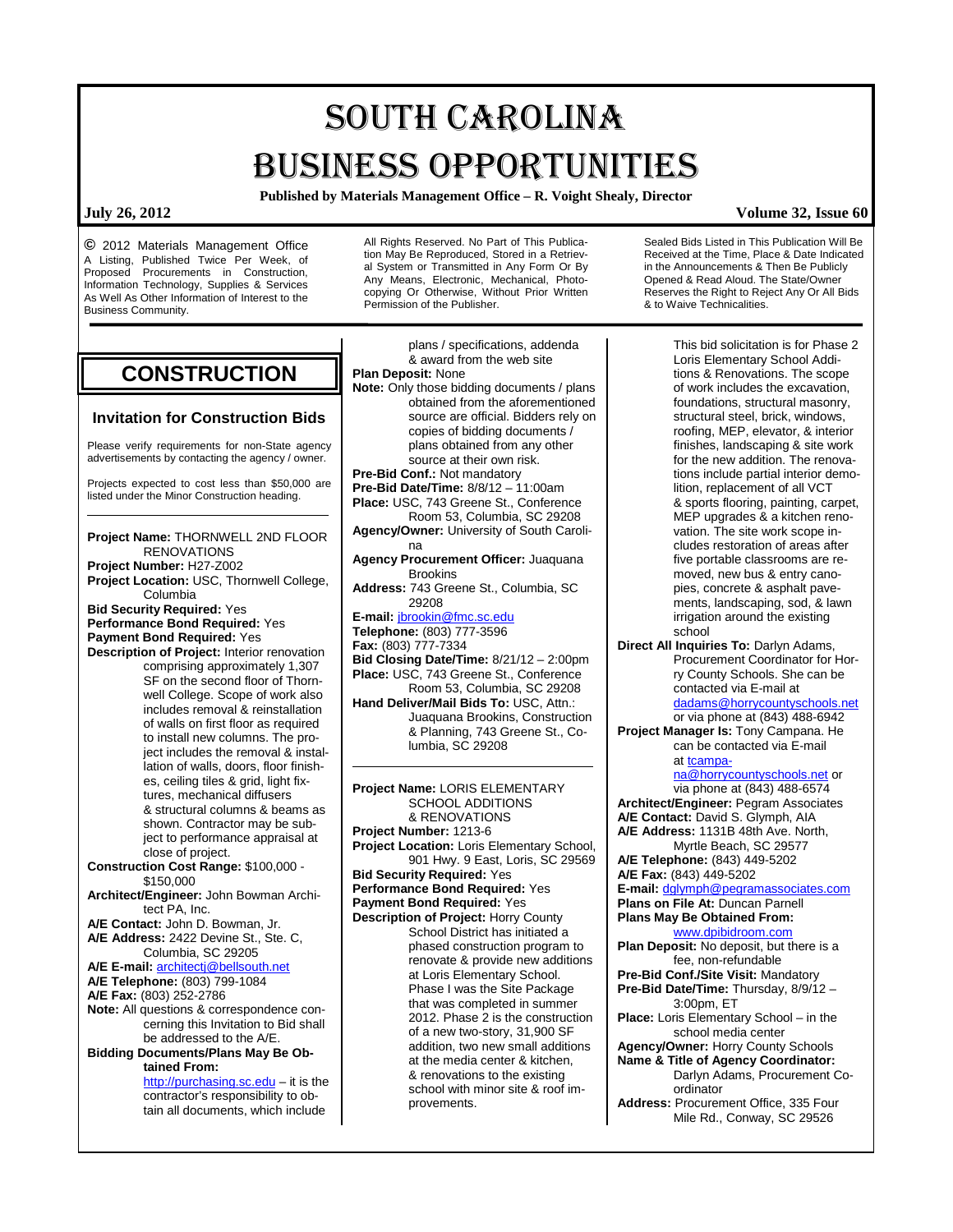**Telephone:** (843) 488-6942 **Fax:** (843) 488-6945 **E-mail:** [dadams@horrycountyschools.net](mailto:dadams@horrycountyschools.net) **Bid Closing Date/Time:** 8/30/12 – 3:30pm, ET **Place:** Horry County Schools' District Office, 335 Four Mile Rd., Room B306, Conway, SC 29526 **Hand Deliver Bids To:** Horry County Schools, Attn.: Denise Richardson, Procurement Office, Room B300, 335 Four Mile Rd., Conway, SC 29526 **Mail Bids To:** Horry County Schools, Attn.: Denise Richardson, Procurement Office, PO Box 260005, Conway, SC 29528 **Project Name:** PHASE 1 – "DRY IN" MAINTENANCE SHED **Project Number:** RFQ 12-02 **Project Location:** 507 School House Rd., Dorchester, SC 29437 **Bid Security Required:** No **Description of Project:** To "dry in" an existing maintenance building "shell," to include roofing system, exterior doors & frames, interior door & frame **Architect/Engineer:** Sinclair & Associates, LLC **A/E Contact:** Jason L. Smith, AIA **A/E Address:** 1320 Howell Rd., Duncan, SC 29334 **A/E Telephone:** (864) 949-0981 **A/E Fax:** (864) 949-1911 **A/E E-mail:** [jasons@sinclair-inc.net](mailto:jasons@sinclair-inc.net) **Plans on File At:** 507 School House Rd., Dorchester, SC 29437 **Plans May Be Obtained From:** 507 School House Rd., Dorchester, SC 29437 **Plan Deposit:** \$25.00, non-refundable **Pre-Bid Conf./Site Visit:** Not mandatory. By appointment **Place:** 507 School House Rd., Dorchester, SC 29437 **Agency/Owner:** Dorchester County Career & Technology Center **Agency Coordinator:** James H. Villeponteaux **Address:** 507 School House Rd., Dorchester, SC 29437 **Telephone:** (843) 563-2361 **Fax:** (843) 563-9038 **E-mail:** james.villeponteaux@dcctc.org **Bid Closing Date/Time:** 8/15/12 – 12:00 noon **Place:** Finance Office, 507 School House Rd., Dorchester, SC **Hand Deliver/Mail Bids To:** Dorchester County Career & Technology Center, Attn.: Tommi Lin Garrick, 507 School House Rd., Dorchester, SC 29437

complete with soil cover & related earthwork, drainage, & erosion & sedimentation control measures, & excavation & relocation of fly ash and/or other debris within the disposal area. **Construction Cost Range:** \$120.000 to \$175,000 **Architect/Engineer:** Smith Gardner, Inc. **A/E Contact:** John M. Gardner, P.E. **A/E Address:** 14 N. Boylan Ave., Raleigh, NC 27603 **A/E Telephone:** (919) 828-0577 **A/E Fax:** (919) 828-3899 **A/E E-mail:** [john@smithgardnerinc.com](mailto:john@smithgardnerinc.com) **Plans On File At: AGC:** Carolinas AGC – IBuild **Other:** Town of Ware Shoals, 8 Mill St., Ware Shoals, SC 29692 **Plans May Be Obtained From:** A/E **Plan Deposit:** \$50.00, Non-refundable **Pre-Bid Conf./Site Visit:** Mandatory **Pre-Bid Date/Time:** 8/9/12 – 11:00am **Place:** Town of Ware Shoals, 8 Mill St., Ware Sholas, SC 29692 **Bid Due Date/Time:** 8/20/12 – 2:00pm **Place:** Same as pre-bid conference **Agency/Owner:** Town of Ware Shoals **Name & Title of Agency Coordinator:** Heather Fields **Address:** Town of Ware Shoals, 8 Mill St., Ware Shoals, SC 29692 **Telephone:** (864) 456-7478 **Fax:** (864) 456-7528 **Hand Deliver/Mail Bids To:** Town of Ware Shoals, 8 Mill St., Ware Shoals, SC 29692 **Project Name:** MC RILEY PARK MULTIPURPOSE FIELD LIGHTING **Scope of Work:** The work includes the provision of a new sports lighting system for the multipurpose field at MC Rilely Park, Bluffton, SC. Work includes the provision & installation of new sports lighting fixtures, poles & associated wiring, control panel, foundations & other work necessary to provide a complete operating system with performance as specified. The work includes surge protection at the poles, remote control system, corrosion protection, electrical service & incidental electrical work & materials to complete the new system **IFB Number:** 13 09030 0720 04 **Delivery Point:** Beaufort County, SC

**Project Name:** TOWN OF WARE SHOALS – ASH LANDFILL CLOSURE

**Description of Project:** Includes construc-

tion of an approximately 2.3 acres closure of a former ash landfill

**Location:** Ware Shoals, SC **Bid Security Required:** Yes **Performance Bond Required:** Yes **Payment Bond Required:** Yes

**July 26, 2012 2 Volume 32, Issue 60 Bid Package Fee:** \$15/set, non-refundable, \$10.00 for express shipping **Pre-Bid Conf.:** 8/7/12 – 10:00am **Place**: MC Riley Park Basketball Cour, t 185 Goethe Rd., Bluffton, SC 29910 **Submit Offer By:** 8/21/12 – 3:00pm **Purchasing Entity:** Beaufort County Purchasing Department, Building #2, 102 Industrial Village Rd., Beaufort, SC 29906 **Direct Inquiries To:** Robert E. Klink, County Engineer, (843) 255-2691 **Fax Questions/Bid Request To:** Robert E. Klink, PE, County Engineer, (843) 255-9420 **Project Name:** SALUDA STREET GATEWAY IMPROVEMENTS **LPA PIN Number:** 37891 **City Project Number:** PUR344 **Project Location:** City of Rock Hill, SC **Bid Security Required:** 5% **Performance Bond Required:** 100% **Payment Bond Required:** 100% **Description of Project:** Construction of decorative masonry walls with integral lighting & signage, installation of landscape trees, shrubs, & grassing, irrigation system, grading & erosion control at the intersection of Saluda Street & Albright Road in Rock Hill, South Carolina. **Contact Information:** Ayer Design Group, LLC, 215 Johnston Street, Rock Hill, SC, Birk Ayer, P.E., [bayer@comporium.net,](mailto:bayer@comporium.net) (803) 328-5858 **Plans & Specifications Are Available From:** Ayer Design Group upon payment of a Non-refundable deposit of \$150. Plans & specifications are available for inspection at the offices of the owner. This bid request is posted at [www.cityofrockhill.com/onlinebids](http://www.cityofrockhill.com/onlinebids.aspx) [.aspx](http://www.cityofrockhill.com/onlinebids.aspx) **Pre-Bid Meeting:** Mandatory, August 8, 2012 at 2:00pm **Pre-bid Meeting Location:** Purchasing Office, 757 South Anderson Road, Building #103, Rock Hill, SC 29730 **Last Day For Questions:** August 17, 2012 at 2:00pm **Bids Will Be Received:** August 22, 2012 at 2:00pm **Place:** Same as pre-bid meeting **Project Name:** FOUNTAIN INN "A" PUMP

STATION UPGRADES **Project Number:** 234-07/09/2012 **Location:** Fountain Inn, SC **Bid Security Required:** Yes **Performance Bond Required:** Yes **Payment Bond Required:** Yes **Description of Project:** The project consists of upgrading & refurbishing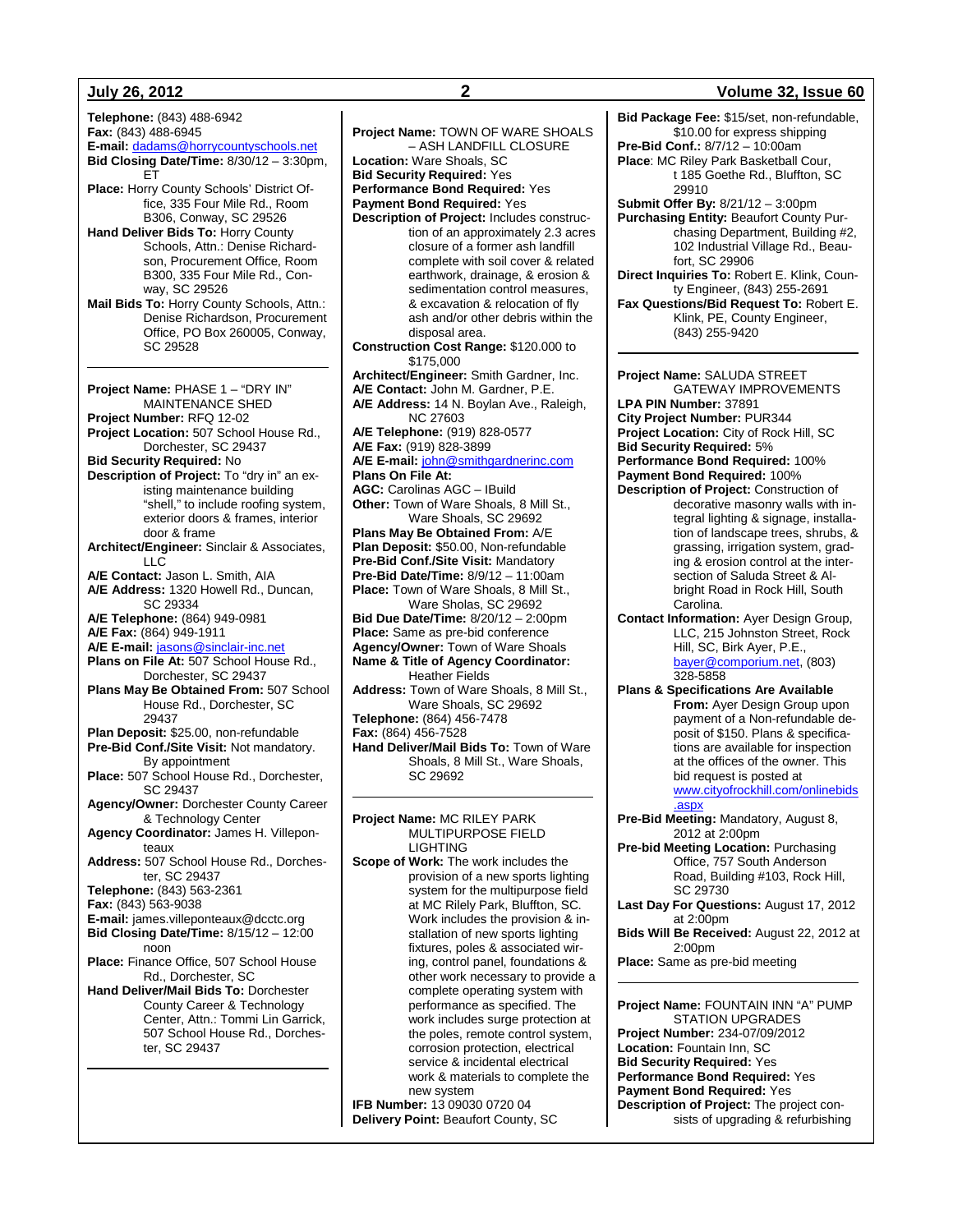the Fountain Inn A Pump Station. The project will include replacing all three existing pumps & motors with three new pumps with close coupled motors along with replacing all interconnected exposed piping, valves & appurtenances within the dry well of the pump station. The existing Motor Control Center (MCC) will be replaced with a new MCC equipped with variable speed motor controllers & the existing pump control system will be replaced with a new pump control system. The project will also include a new automatic bar screen to be located in an existing manual bar screen structure on the site. Related site work includes the addition of a new force main flow meter vault; a new bypass station & a relocated water line to the screen structure; repair of all disturbed asphalt pavement; & grassing of all unpaved disturbed areas. **Construction Cost Range:** TBD **Architect/Engineer:** Design South Professionals, Inc. **Plans On File At: AGC:** yes **Plans May Be Obtained From:** [www.rewaonline.org](http://www.rewaonline.org/) **Plan Deposit:** N/A **Pre-Bid Conf./Site Visit:** Mandatory **Pre-Bid Date/Time:** 8/7/12 – 2:00pm Place: Renewable Water Resources, 561 Mauldin Rd., Greenville, SC 29607 **Bid Due Date/Time:** 8/14/12 – 9:30am **Place:** Same as pre-bid conference **Agency/Owner:** Renewable Water Resources **Name & Title of Agency Coordinator:** Stephanie Selman **Address:** 561 Mauldin Rd., Greenville, SC 29607 **Telephone:** (864) 299-4000, Ext. 274 **Fax:** (864) 277-5852 **Email:** [stephanies@re-wa.org](mailto:stephanies@re-wa.org) **Hand Deliver/Mail Bids To:** 561 Mauldin Rd., Greenville, SC 29607

### **Project Name:** BEHAVIORAL & INTERNAL MEDICINE

**Location:** Columbia, SC **Bid Security Required:** Yes **Performance Bond Required:** Yes **Payment Bond Required:** Yes **Description of Project:** Phase 2 work, which is an approximately 2,466 square foot unfinished area within the full building shell, includes all material & labor for the following building components included within & noted as "Phase 2 Behavioral Health": Site work as indicated in specification Section 01020 Allowances, interior wood stud framing, exterior & interior

wall insulation (including within the demising wall between Phase 1 & 2), interior finishes including gypsum wallboard (including the surface of the demising wall between Phase 1 & 2), finished flooring, base boards, painting, wallpaper, & ceilings, millwork, interior window components, interior doors & frames, toilet & miscellaneous accessories, plumbing above the concrete slab including the attic, HVAC including in the attic, walk boards required in the attic to access HVAC units, & all electrical components. Exterior components included in Phase 2 include the gutter & downspouts, "Bermuda" shutters, & the steel HVAC rack for the Phase 2 HVAC units. Incidental items not included in this list but required for a complete & finished project shall be included as required

Bidders on work will be required: to comply with the President's Executive Order No. 11246 & Order No. 11375 which prohibits discrimination in employment regarding race, creed, color, sex, or national origin.

Bidders must comply: with Title VI of the Civil Rights Act of 1964, the Davis-Bacon Act, the Anti-Kickback Act, the Contract Work Hours & Safety Standards Act, & 40 CFR 33.240.

Bidders must also make positive efforts: to use small & minority owned business & to offer employment, training, & contracting opportunities in accordance with Section 3 of the Housing & Urban Development Act of 1968. Attention of bidders is particularly called to the requirements as to conditions of employment to be observed & minimum wage rates to be paid under the contract.

**Construction Cost Range:** \$300,000- \$350,000

**Architect/Engineer:** Craig Otto Architect, Inc.

**A/E Contact:** Craig Otto

**A/E Address:** 334 Old Chapin Rd., Lexington, SC 29072

**A/E Telephone:** (803) 957-9004 **A/E Fax:** (803) 957-2050

**A/E E-mail:** [craigottoarchi-](mailto:craigottoarchitect@windstream.net)

[tect@windstream.net](mailto:craigottoarchitect@windstream.net) **Plans On File At:**

**AGC:** Columbia, Greenville, &Charleston, SC & Charlotte, NC

**Dodge:** Charleston, SC, Charlotte, NC **Reed Market Dat**a**:** Norcross, GA **Plans May Be Obtained From:** A/E **Plan Deposit:** \$100.00, Non-refundable **Pre-Bid Conf./Site Visit:** Mandatory

### **July 26, 2012 3 Volume 32, Issue 60**

**Pre-Bid Date/Time:** 8/1/12 – 1:30pm **Place:** Eau Claire Cooperative Health Centers, Inc., Billing Dept., 3800 N. Main St., Ste. G, Columbia, SC 29203 **Bid Due Date/Time:** 8/29/12 – 3:00pm

**Place:** Same as pre-bid conference **Agency/Owner:** Eau Claire Cooperative Health Centers, Inc.

**Name & Title of Agency Coordinator:** Ronald Johnson Jr.

**Address:** 1228 Harden St., Columbia, SC 29204

**Telephone:** (803) 733-5969 **Fax:** (803) 748-9953

**Email:** [rjohnson@ecchc.org](mailto:rjohnson@ecchc.org)

**Hand Deliver/Mail Bids To:** 1228 Harden St., Columbia, SC 29204

#### **VENTURES INDUSTRIAL PARK BUILDING PAD**

**Sealed Proposals Will Be Received** by the City of Aiken, SC, at the Municipal Building, Room 101, 214 Park Avenue SW, Aiken, SC, until 10:00am, local time, August 7, 2012, at which time & place they will be publicly opened & read.

**Work to be Done:** The work to be done consists of furnishing all materials & equipment & performing all labor necessary to install a concrete building pad.

**License/Insurance:** The successful bidder will be required to have a general contractors license, the provisions of which must be fully met before the bid is received & considered & a Certificate of Liability Insurance listing the City of Aiken as additional insured.

#### **Bid Documents May Be Obtained** at no cost online at

[http://www.cityofaikensc.gov/index.php/gov](http://www.cityofaikensc.gov/index.php/government/departments/engineering-utilities-department/engineering-utilities-topics/engineering-construction/) [ernment/departments/engineering-utilities](http://www.cityofaikensc.gov/index.php/government/departments/engineering-utilities-department/engineering-utilities-topics/engineering-construction/)[department/engineering-utilities](http://www.cityofaikensc.gov/index.php/government/departments/engineering-utilities-department/engineering-utilities-topics/engineering-construction/)[topics/engineering-construction/](http://www.cityofaikensc.gov/index.php/government/departments/engineering-utilities-department/engineering-utilities-topics/engineering-construction/)

City of Aiken, South Carolina

### *REBID*

**LAGOON LINER REPLACEMENT**

**Sealed Bids For The Construction Of** the Lagoon Liner Project will be received by the Owner, City of Denmark, 4768 Carolina Hwy, Denmark, SC 29042, until 2:00pm, on August 28, 2012. As soon thereafter as possible, the bids will be opened publicly & read aloud. Bids shall be addressed to City of Denmark, 4768 Carolina Hwy, Denmark, SC 29042, & shall be labeled "Bids for Lagoon Liner Replacement; CDBG Project No. 4-CI-11-008."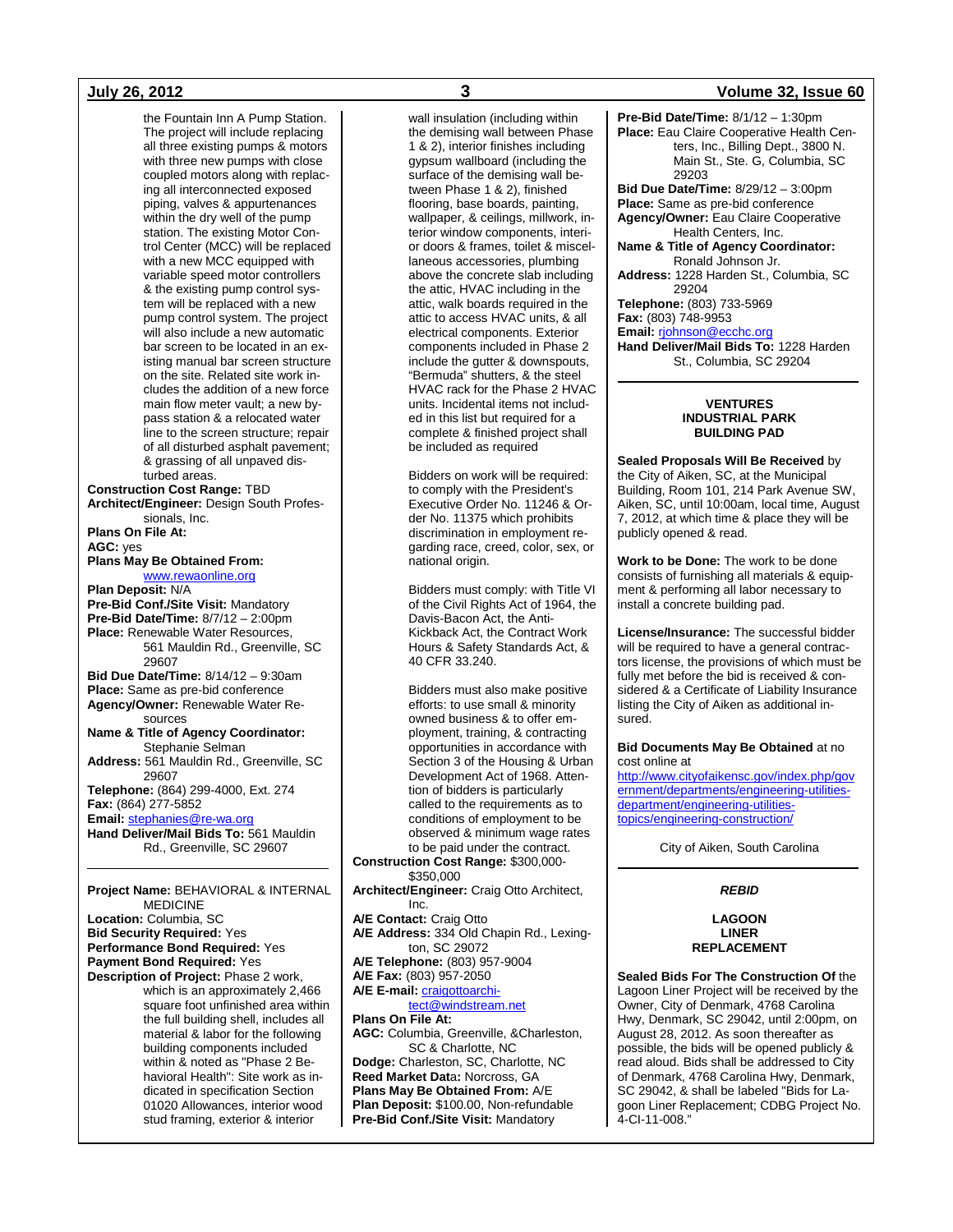**Engineer Will Transmit To All Prospective Bidders Of Record** such addenda as engineer considers necessary in response to questions arising during the bid period. Oral statements may not be relied upon & will not be binding or legally effective.

**The Work Includes The Furnishing** of the labor, materials, & equipment for the repair & replacement of existing lagoon liners in three separate wastewater lagoons, & other appurtenant work necessary to complete the project.

**Please Note That The Integrity Of The Wastewater Treatment Process** & the treatment facility discharge limits must be maintained throughout the Project.

**The Project Manual May Be Inspected** at the following locations:

- City of Denmark, 4768 Carolina Hwy, Denmark, SC, 29042
- Brown & Caldwell, 2650 St. Matthews Road, Orangeburg, SC 29118, Contact: Fred Marten (803) 873-9750
- Dodge Plan Rooms Website: [http://dodgeprojects.construction.](http://dodgeprojects.construction.com/) [com](http://dodgeprojects.construction.com/)
- AGC Website: [http://www.cagc.org](http://www.cagc.org/)

**Copies Of The Project Manual & Full-Size Drawings May Be Obtained** from the office of the engineer, upon a non-refundable payment of \$100.00 for each set.

**Each Bid Shall Be Accompanied** by a bid guaranty bond, or a certified or cashier's check payable to the order of the Owner in an amount not less than five percent (5%) of the amount of the bid as a guaranty that the bidder will execute the contract if it be awarded in conformity with the bid form. The successful bidder will be required to furnish performance & payment bonds, each in an amount not less than one hundred percent (100%) of the contract price.

**Bids Received After The Time Established For Receiving Bids** will not be considered. Except as provided in Section 00200, Instructions to Bidders, paragraph 16.02, no bidder may withdraw his bid after the time established for receiving bids or before the award & execution of the contract, unless the award is delayed for a period exceeding ninety (90) calendar days.

**This Project Is Being Funded** in whole or in part by the Community Development Block Grant Program (CDBG). All federal CDBG requirements will apply to the contract. Bidders on this work will be required to comply with the President's Executive Order No. 11246 & Order No. 11375 which prohibits discrimination in employment regarding race, creed, color, sex, or national origin. Bidders must comply with Title VI of the Civil Rights Act of 1964, the DavisBacon Act, the Anti-Kickback Act, the Contract Work Hours & Safety Standards Act, & 40 CFR 33.240.

#### **Bidders Must Also Make Positive Efforts**

to use small & minority-owned business & to offer employment, training & contracting opportunities in accordance with Section 3 of the Housing & Urban Development Act of 1968. Attention of bidders is particularly called to the requirements as to conditions of employment to be observed & minimum wage rates to be paid under the contract.

**The Owner Reserves The Right** to waive any irregularities, or to reject any or all bids. The Owner also reserves the right to determine which bid is, in the Owner's judgment, the lowest responsive bid.

**Bidders On This Work Must Comply** with all applicable governmental & local agency requirements.

**Low-Bidder Must Correctly Prepare & Submit Bid Related Documents** as required in Section 00410, BID, Article 7.01 within 10 days after bid opening.

#### **LAKE POND ROAD IMPROVEMENT PROJECT**

**Contractors Are Invited To Submit Sealed Bids** for " Lake Pond Road Improvement Project," Bid# 2012-13-014 to the Horry County Office of Procurement, 3230 Hwy 319, Conway, SC 29526, no later than 2:30pm, August 9, 2012. Bids received later than the2:30pm deadline will be rejected.

**Plan Documents May Be Obtained** from the Office of Procurement at the above stated address. Technical documents are available online at [http://www.horrycounty.org/depts/finance/pr](http://www.horrycounty.org/depts/finance/procure/bids.asp#currentbids) [ocure/bids.asp#currentbids](http://www.horrycounty.org/depts/finance/procure/bids.asp#currentbids)

### **ROAD IMPROVEMENT PROJECT IN HORRY COUNTY**

**Contractors Are Invited To Submit Sealed Bids** for " Alice Road Drive Road Improvement Project, Bid# 2012-13-013" to the Horry County Office of Procurement, 3230 Hwy 319, Conway, SC 29526, no later than 2:00pm, August 9, 2012. Bids received later than the 2:00pm deadline will be rejected.

**Plan Documents May Be Obtained** from the Office of Procurement at the above stated address. Technical documents are available online at [http://www.horrycounty.org/depts/finance/pr](http://www.horrycounty.org/depts/finance/procure/bids.asp#currentbids) [ocure/bids.asp#currentbids](http://www.horrycounty.org/depts/finance/procure/bids.asp#currentbids)

#### **July 26, 2012 4 Volume 32, Issue 60**

#### **DEMOLITION, LOT CLEARING, & DISPOSAL SERVICES FOR TWELVE FLORENCE RESIDENCES**

INVITATION TO BID NO. 2012-32

**Sealed Bids Will Be Received** in the Office of Purchasing & Contracting in the City/County Complex, 180 North Irby Street, Room 602, Florence, SC, from a qualified company to provide demolition, lot clearing, & disposal services for twelve (12) privately owned houses located in Florence, SC area.

**This Project Will Be Funded** by a Housing & Urban Development (HUD) grant. It is subject to state & federal rules & regulations pertaining to Community Development Block Grant (CDBG) as well as Minority Business Enterprise (MBE) & the Davis Bacon Act.

**Time Limit:** 90 calendar days

**Bid Opening Date/Time:** Thursday, August 9, 2012, at 2:00pm

**Location for the Receipt of Bids:** City / County Complex, Purchasing / Contracting Office, Room 602, 180 N. Irby Street, Florence, SC 29501

**Bid Request:** Patrick D. Fletcher, CPPB, by faxing (843) 665-3111 or e-mailing [pfletch](mailto:pfletcher@cityofflorence.com)[er@cityofflorence.com](mailto:pfletcher@cityofflorence.com)

The City of Florence welcomes & encourages submissions from minority & woman owned businesses. Please indicate that you are a minority or woman owned business with your request for bid documents.

This solicitation does not commit the City of Florence to award a contract, to pay any costs incurred in the preparation of a bid, or to procure or contract for services. The City of Florence reserves the right to reject any & all responses, to cancel this solicitation, & to make an award deemed in its own best interest.

#### **TREE OBSTRUCTION REMOVAL PROJECT – PHASE 1**

**Notice Is Hereby Given That Sealed Bids Will Be Received** by the Greenwood County Council, c/o Rossie Corwon, Assistant County Engineer, Room B-03 of the Greenwood County Courthouse, 528 Monument Street, Greenwood, SC 29646, until 2:30pm, on Thursday, August 16, 2012 for Runway 9 Tree Obstruction Removal Project – Phase 1, at the Greenwood County Airport For the County of Greenwood.

**The Work Will Generally Consist Of** tree clearing & individual tree clearing & stump grinding required for the Runway 9 approach. Additive bid items include additional on-airport clearing areas.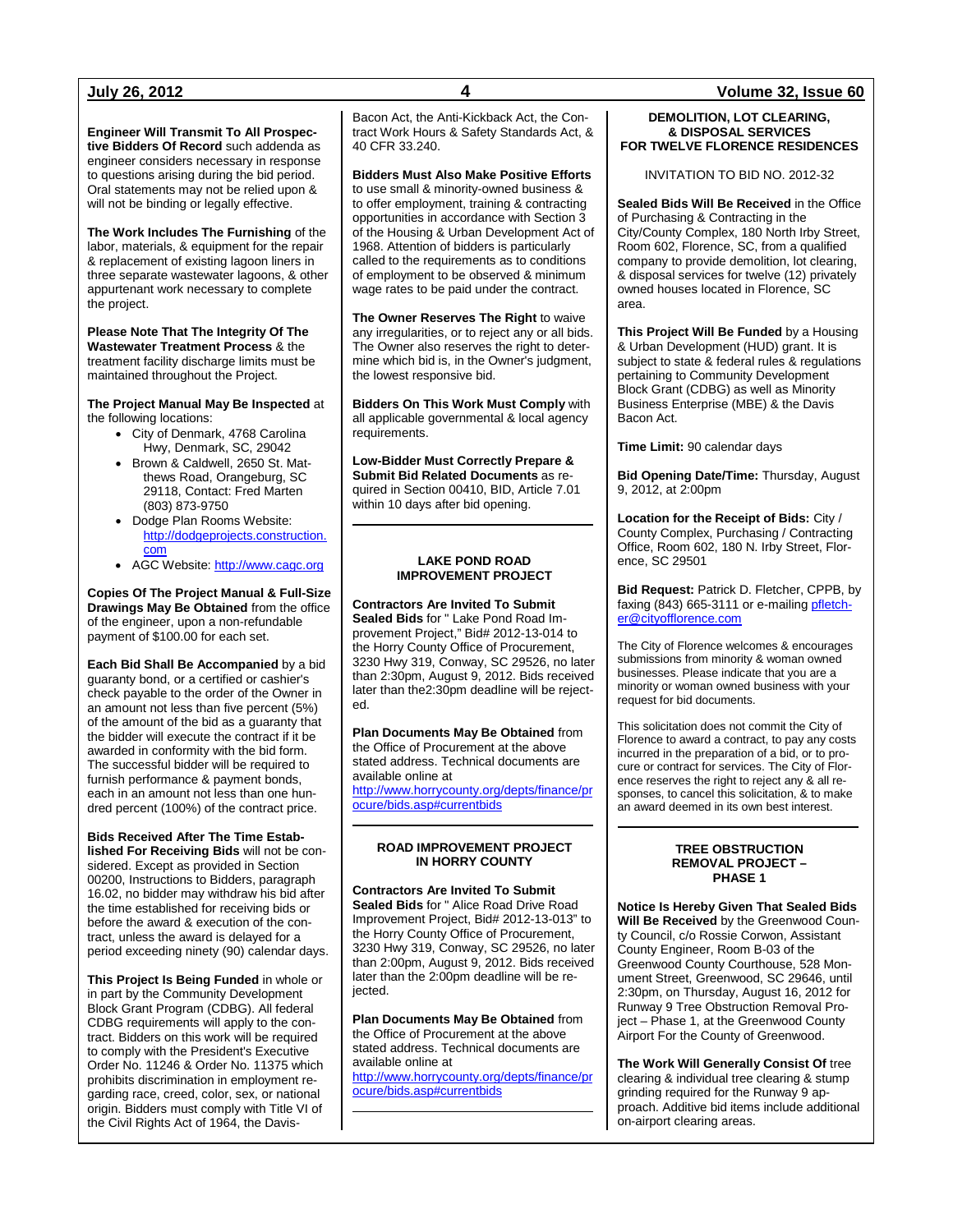#### **Contract Time For Base Bid Will Be**

60 consecutive calendar days or 90 consecutive calendar days for Base Bid Plus Additive Bids, from the date of Notice to Proceed & within the prescribed phasing in Section 01010 of the project manual.

**A Mandatory Pre-Bid Meeting Will Be Held** at 11:00am, on Monday, August 6, 2012, at the Greenwood County Airport Terminal Building, 322 Terminal Road, Greenwood, SC. Bidders are required to attend in order to submit bids on this project. The purpose of the conference is to highlight the project, explain pertinent FAA regulations & requirements & provide bidders a chance to visit the site.

**Bids Received Will Be Publicly Opened** & read aloud at 2:30pm, on Thursday, August 16, 2012, in Room B-28 of the Greenwood County Courthouse.

**Bid Security In The Form Of A Bid Bond** equal to 5% of the total bid is required. Contract security in the form of 100% performance & payment bonds will be required. Bid proposals shall remain valid for 90 calendar days after the bid opening date. No bid may be withdrawn after closing time for the receipt of proposals until this date. A Notice of Award for the contract will be issued once a successful bidder has been determined & adequate funding has been secured by the Owner.

#### **Bidding Documents May Be Examined At**  [https://order.e-](https://order.e-arc.com/arcEOC/PWELL_Main.asp?mem=157)

[arc.com/arcEOC/PWELL\\_Main.asp?mem=1](https://order.e-arc.com/arcEOC/PWELL_Main.asp?mem=157) [57.](https://order.e-arc.com/arcEOC/PWELL_Main.asp?mem=157) Select "Public Plan room."

### **To Be Eligible To Bid On This Project,**

bidding & contract documents must be ordered & purchased directly from ARC, 205 Pickens Street, Columbia, SC 29205, (803) 254-2561. Bidding documents may be picked up from any ARC location. Cost of the documents will be determined by actual reproduction & shipping cost. No partial sets will be issued.

**Questions Of A Technical Nature Should Be Directed** to the engineer at (803) 254- 2211, or transmitted electronically via email to [LPAColumbiaAviationProject-](mailto:LPAColumbiaAviationProjectGroup@LPAGroup.com)[Group@LPAGroup.com.](mailto:LPAColumbiaAviationProjectGroup@LPAGroup.com)

**If You Have A Disability** that requires any special materials, services, or assistance, please contact Shannon Brown at (864) 942-8557 so that appropriate accommodations can be made.

**This Project Is Funded Under Provisions Of** the Airport & Airway Safety & Capacity Act of 1987. Certain mandatory federal requirements apply to this solicitation & will be made a part of any contract awarded:

- a) Presidents Executive Order No. 11246 as amended by 29 CFR Part 30 & 41 CFR Part 60.
- b) Davis Bacon & Related Acts, 29 CFR Parts 1, 3 & 5.
- c) Copeland Act, 29 CFR Part 3. d) Contact Work Hours & Safety
- Standards Act.
- e) Title VI of Civil Rights Act of 1964. f) Disadvantage Business Enterprises
- (DBE) participation will be required as described in 49 CFR Part 23 & Part 26 & all pertinent amendments.

**The County Of Greenwood, SC (The Owner) Reserves The Right** to waive any informalities or irregularities in the bids received, to negotiate certain or all contract bid items, to reject any or all bids & to award or refrain from awarding the contract for the work, whichever is deemed to be in the Owner's best interests.

#### **PAVING & CONCRETE WORK FOR REWA**

**MWH Constructors Inc., Construction Manager at Risk for Renewable Water Resources,** is currently soliciting bids from subcontractors for the following two (2) Work Packages:

- S01-A Site Roads consisting of 2" stone base with 3" thick asphalt paving sections, curb & gutter, rolled curb & 2 foot wide stone shoulders.
- S01-B Site Hardscapes consisting of 4" thick concrete slabs on grade, 6" thick concrete paving with turn down edges, 8" thick concrete aprons & truck loading areas, & concrete stairs & landings.

**This Is For The Construction Of** the Piedmont Regional Wastewater Treatment Plant.

**There Will Be A Mandatory Pre-Bid Conference & Site Walk** on August 2, 2012, at 1:00pm, local time, for both work packages.

**Bids Are Due As Follows:**

- S01-B Site Hardscapes: August 10, 2012, at 3:00pm, local time
- S01-A Site Roads: August 14, 2012, at 3:00pm, local time

**Bids Are To Be Delivered To** MWH Constructors c/o ReWa, 561 Mauldin Road, Greenville SC 29607, Attn: Bryan Kohart / Mike Mueller, (864) 299-4000. Emailed bids are not acceptable.

**Contractors Interested In Bidding This Work Should Contact** Robin Steele at MWH Constructors, (303) 439-2802 or [mwhcbids@us.mwhglobal.com,](mailto:mwhcbids@us.mwhglobal.com) as soon as possible.

### **July 26, 2012 5 Volume 32, Issue 60**

## **EQUIPMENT**

**Description:** A.D.A. PLUS 2 – USED / REFURBISHED RESTROOM TRAILER **Solicitation Number:** USC-RFQ-2288-LW **Delivery Point:** USC, Columbia **Submit Offer By:** 8/2/12 – 2:00pm. Not a public bid opening **Purchasing Entity:** USC Purchasing, 6th Floor, 1600 Hampton St., Columbia, SC 29208, phone (803) 777-4115 **Bid Request:** The bid package is available through the USC Purchasing web site[, http://purchasing.sc.edu](http://purchasing.sc.edu/) or call the USC bid line at (803) 777-0255

**Buyer:** Lana Widener

**Description:** PUMP PACKAGE UNIT FOR BLEU CHEESE PROCESSING SYSTEM **Solicitation Number:** 31680369 **Delivery Point:** Clemson, SC **Submit Offer By:** 8/14/12 – 1:45pm, ET **Purchasing Entity:** Clemson University, Procurement Services, Administrative Services Building, 108 Silas N. Pearman Blvd., Clemson, SC 29634

- **Buyer:** Allison Patton, (864) 656-3677 or [apatton@clemson.edu](mailto:apatton@clemson.edu)
- **Download Solicitation From:** Online solicitations only. Solicitations can be viewed at [www.clemson.edu/cfo/procureme](http://www.clemson.edu/cfo/procurement/vendors)

[nt/vendors](http://www.clemson.edu/cfo/procurement/vendors)

**Description:** REPLACEMENT AIR COMPRESSOR FOR B.R.C.

**Solicitation Number:** 31619635

**Delivery Point:** Clemson, SC **Submit Offer By:** 8/2/12 – 11:00am, ET.

Not a public bid opening **Purchasing Entity:** Clemson University, Procurement Services, Administrative Services Building, 108 Silas N. Pearman Blvd., Clemson, SC 29634

**Buyer:** Allison Patton, (864) 656-3677 or [apatton@clemson.edu](mailto:apatton@clemson.edu)

**Download Solicitation From:** Online solicitations only. Solicitations can be viewed at [www.clemson.edu/cfo/procureme](http://www.clemson.edu/cfo/procurement/vendors) [nt/vendors](http://www.clemson.edu/cfo/procurement/vendors)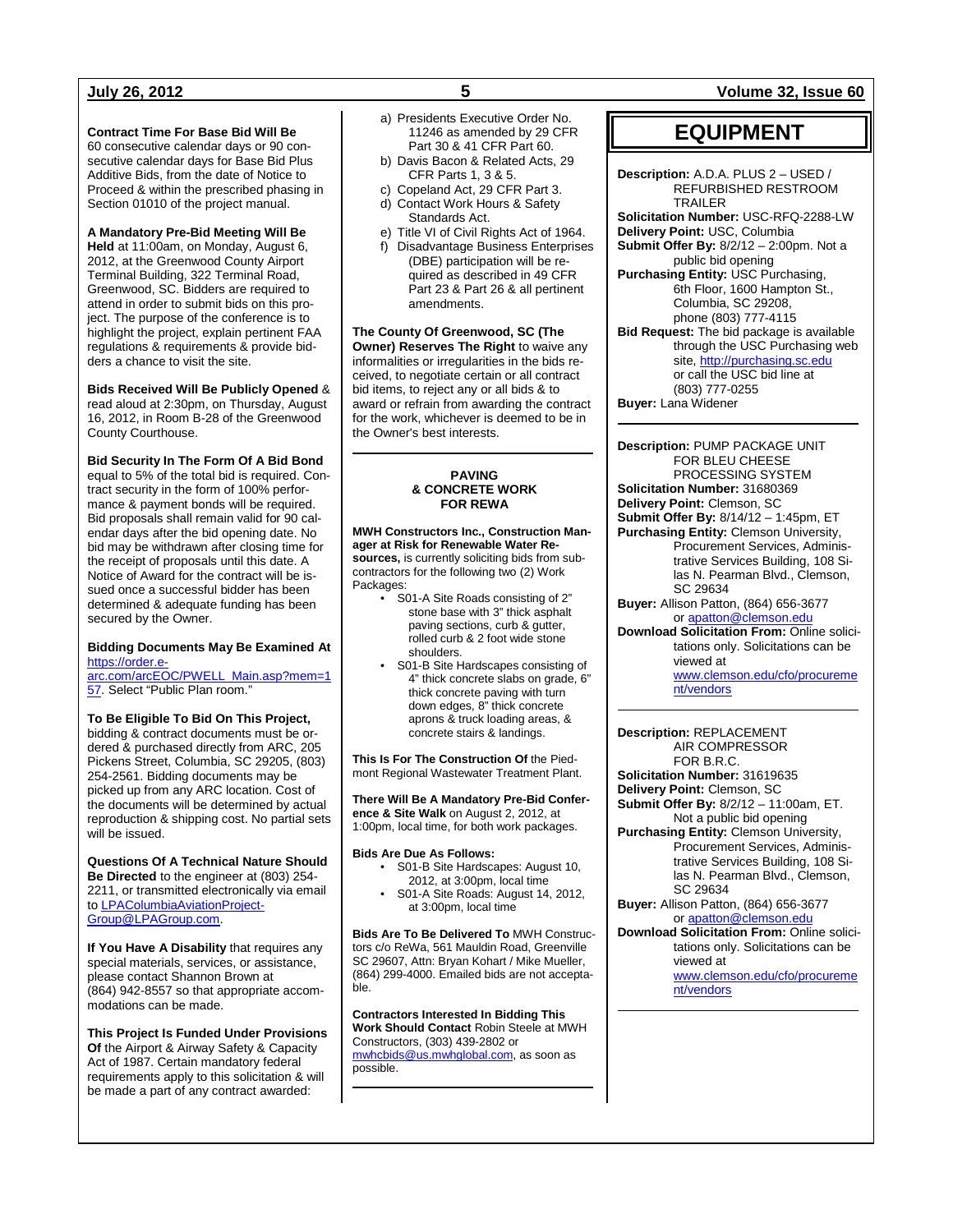**Description:** 6000 LB. – 6500 LB. FORKLIFT **Solicitation Number:** TCTC-12-Forklift **Delivery Point:** Pendleton, SC 29670 **Submit Offer By:** 8/8/12 – 2:00pm, ET. Not a public bid opening **Purchasing Agency:** Tri-County Technical College, Purchasing Department, 7900 Hwy. 76, PO Box 587, Pendleton, SC 29670 **Direct Inquiries To: Matt Whitten,** phone (864) 646-1633, E-mail [mwhitten@tctc.edu](mailto:mwhitten@tctc.edu) **Buyer:** Kristal Doherty, Purchasing Manager, phone (864) 646-1795, E-mail [kdoherty@tctc.edu](mailto:kdoherty@tctc.edu) **Download Solicitation From:** [http://www.tctc.edu/Content/Abou](http://www.tctc.edu/Content/About_TCTC/PurchasingSolicitation/Solicitation.xml) [t\\_TCTC/PurchasingSolicitation/S](http://www.tctc.edu/Content/About_TCTC/PurchasingSolicitation/Solicitation.xml) [olicitation.xml](http://www.tctc.edu/Content/About_TCTC/PurchasingSolicitation/Solicitation.xml)

**Description:** 6" AUTOMATIC PRIME CENTRIFUGAL PUMP, MOUNTED ON TWO-WHEELED HIGHWAY TRAILER **Specifics:** The unit shall be new, standard production of the latest design & diesel operated. The above for Georgetown County Public Services Department, Division of Environmental Services **Solicitation Number:** 12-049 **Delivery Point:** Georgetown County **Submit Offer By:** Wednesday, 8/15/12 – 3:00pm, ET **Purchasing Agency:** County of Georgetown Historic Courthouse, Purchasing Office, Ste. 239, 129 Screven St., Georgetown, SC 29440 **Direct Inquiries To:** Donna Bunn at [dbunn@gtcounty.org](mailto:dbunn@gtcounty.org) or fax (843) 545-3500. Inquiries must be in writing. **Buyer:** Donna Bunn, (843) 545-3076 **Download Solicitation From:**

> [http://www.georgetowncountysc.o](http://www.georgetowncountysc.org/) [rg](http://www.georgetowncountysc.org/) – select "Administrative Services," "Purchasing," then "Current Bids"

**Description:** POLE-MOUNTED INSPECTION CAMERA, COLOR WITH ZOOM & VIDEO IMAGE STABILIZATION (BASE UNIT ) OR EQUAL **Solicitation Number:** B13003-08/23/12S **Submit Offer By:** 8/23/12 – 3:00pm **Purchasing Entity:** Lexington County Procurement Office, County Administration Building, 212 South Lake Dr., Ste. 503, Lexington, South Carolina 29072 **Direct Inquiries To:** Angela Seymour **Telephone:** (803) 785-8319 **E-mail:** [aseymour@lex-co.com](mailto:aseymour@lex-co.com) **Download Solicitation From: [Click here](http://www.lex-co.sc.gov/departments/DeptIQ/procurement/Pages/BidOpportunities.aspx)** 

# **INFORMATION TECHNOLOGY**

**Description:** PROCERA HARDWARE & MAINTENANCE SUPPORT **SOLUTION Solicitation Number:** 13.05.EC.Q **Delivery Point:** College of Charleston **Submit Offer By:** 8/8/12 – 1:00pm, ET. Not a public bid opening **Purchasing Agency:** College of Charleston Procurement Office, Lightsey Center, Room B53, 160 Calhoun St., Charleston, SC **Get Bid Package From:** Jim Bennett, E-mai[l BennettJ@cofc.edu](mailto:BennettJ@cofc.edu) **Buyer:** Eric Clark, phone (843) 953-5940, E-mai[l clarker@cofc.edu](mailto:clarker@cofc.edu) **Download Solicitation From:**  [http://eprocure.cofc.edu](http://eprocure.cofc.edu/)

**Description:** SUPPORT & MAINTENANCE OF CURRENT CISTERA SYSTEM **Solicitation Number:** OPS 2012-012 **Delivery Point:** Newberry, SC **Submit Offer By:** 8/8/12 – 2:00pm. Not a public bid opening **Purchasing Agency:** School District of Newberry, PO Box 718, Newberry, SC 29108 **Buyer:** Tina Palmer **Telephone:** (803) 321-2660 **E-mail:** [tpalmer@newberry.k12.sc.us](mailto:tpalmer@newberry.k12.sc.us) **Download Solicitation From:** [http://www.newberry.k12.sc.us/O](http://www.newberry.k12.sc.us/Operations/RFP/Current_RFPs.htm) [perations/RFP/Current\\_RFPs.htm](http://www.newberry.k12.sc.us/Operations/RFP/Current_RFPs.htm)

#### *READVERTISEMENT TO REMOVE SITE VISIT REQUIREMENT*

**Description:** SINGLE SOFTWARE APPLICATION TO INCLUDE FINANCIAL, DONOR, & GRANT MANAGEMENT WITH PROJECT MANAGEMENT **Site Visit:** Not necessary **Submit Offer By:** 8/30/12 **Purchasing Agency:** Children's Trust of South Carolina, 1634 Main St., Ste. 100, Columbia, SC 29223 **Buyer:** Uvette Pope-Rogers, (803) 744- 4030[, uprogers@scchildren.org](mailto:uprogers@scchildren.org)

**Description:** ADOBE SOFTWARE **Solicitation Number:** 072612-208-60202- 08/09/12 **Delivery Point:** North Charleston, SC **Submit Offer By:** 8/9/12 – 2:00pm No public bid opening will be held **Purchasing Entity:** Trident Technical College, Purchasing Office,

**July 26, 2012 6 Volume 32, Issue 60**

2050 Mabelene Rd., Bldg. 940, Charleston, SC **Direct Inquiries To Buyer:** Jeff O'Dell, (843) 574-6205, [jeff.odell@tridenttech.edu](mailto:jeff.odell@tridenttech.edu) **Download Solicitation From:** [http://www.tridenttech.edu/procur](http://www.tridenttech.edu/procurement_prcpostings.htm) [ement\\_prcpostings.htm](http://www.tridenttech.edu/procurement_prcpostings.htm)

**Description:** DIGIDESIGN SOFTWARE **Solicitation Number:** 072612-208-60302- 08/09/12 **Delivery Point:** North Charleston, SC **Submit Offer By:** 8/9/12 – 2:30pm No public bid opening will be held **Purchasing Entity:** Trident Technical College, Purchasing Office, 2050 Mabelene Rd., Bldg. 940, Charleston, SC **Direct Inquiries To Buyer:** Jeff O'Dell, (843) 574-6205, ieff.odell@tridenttech.edu **Download Solicitation From:** [http://www.tridenttech.edu/procur](http://www.tridenttech.edu/procurement_prcpostings.htm) [ement\\_prcpostings.htm](http://www.tridenttech.edu/procurement_prcpostings.htm)

**Description:** SORENSON MEDIA SOFTWARE **Solicitation Number:** 072612-208-60402- 08/09/12 **Delivery Point:** North Charleston, SC **Submit Offer By:** 8/9/12 – 3:00pm No public bid opening will be held **Purchasing Entity:** Trident Technical College, Purchasing Office, 2050 Mabelene Rd., Bldg. 940, Charleston, SC **Direct Inquiries To Buyer:** Jeff O'Dell, (843) 574-6205, [jeff.odell@tridenttech.edu](mailto:jeff.odell@tridenttech.edu) **Download Solicitation From:** [http://www.tridenttech.edu/procur](http://www.tridenttech.edu/procurement_prcpostings.htm)

[ement\\_prcpostings.htm](http://www.tridenttech.edu/procurement_prcpostings.htm)

# **MAINTENANCE / REPAIR**

**Description:** PAINTING IN RESIDENCE DORMITORIES **Solicitation Number:** USC-RFQ-2289-LW **Delivery Point:** USC, Columbia **Submit Offer By:** 8/3/12 – 10:00am. Not a public bid opening **Purchasing Entity:** USC Purchasing, 6th Floor, 1600 Hampton St., Columbia, SC, (803) 777-4115 **Bid Request:** The bid package is available through the USC Purchasing web site[, http://purchasing.sc.edu](http://purchasing.sc.edu/) or call the USC bid line at (803) 777-0255 **Buyer:** Lana Widener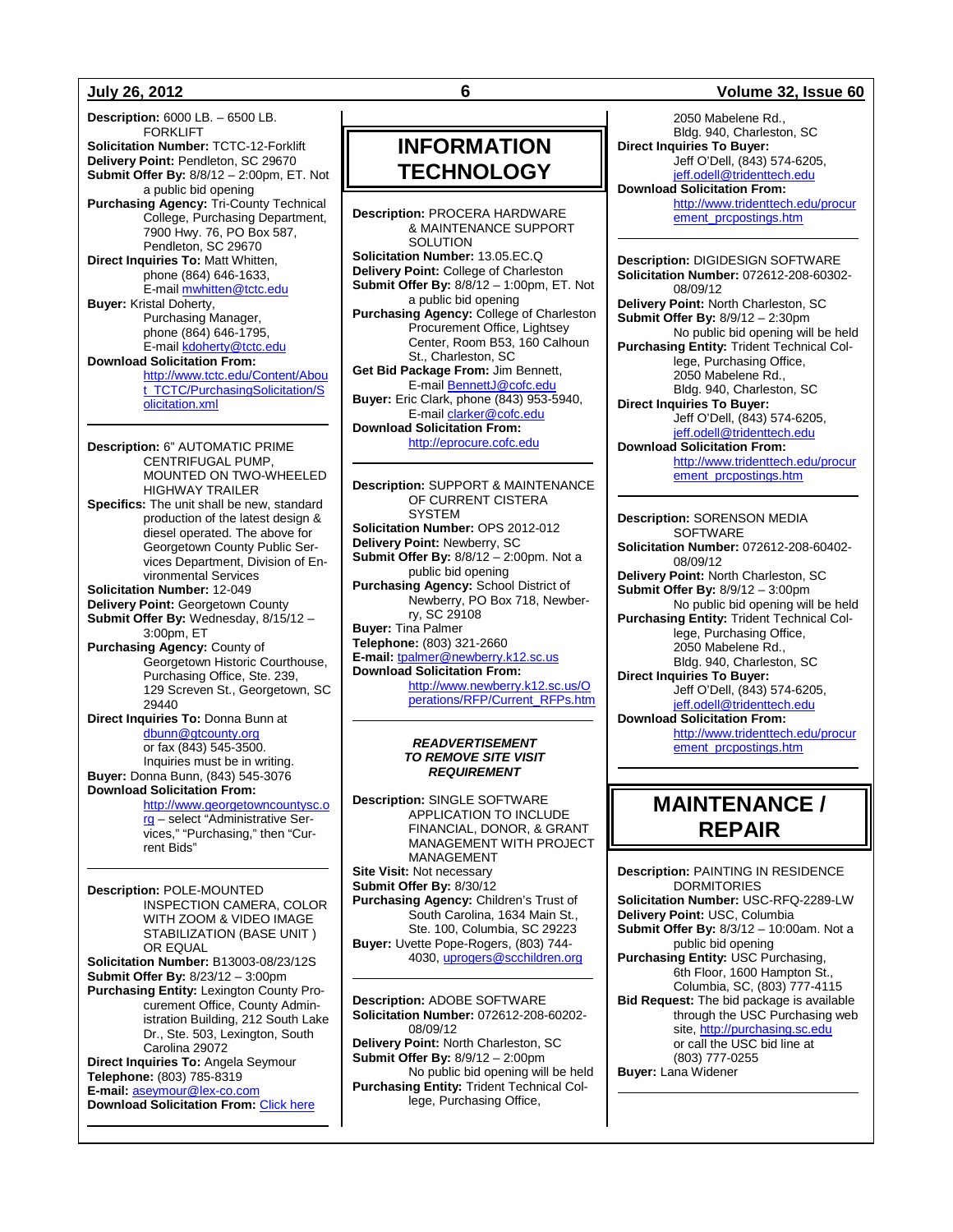### INVITATION FOR BIDS

**IFB Number:** 4684-13D **Description of Work:** CHARLESTON COUNTY DETENTION CENTER ADMINISTRATION BUILDING CONCRETE OVERLAY **Pre-Bid Conf.:** Non-mandatory, 8/6/12 – 10:00am **Place:** 3831 Leeds Ave., North Charleston, SC 29405 **Deadline for Submission of Questions:** 8/8/12 – 5:00pm, Fax to (843) 958-4758 or email t[o kwig](mailto:kwiggins@charlestoncounty.org)[gins@charlestoncounty.org](mailto:kwiggins@charlestoncounty.org) **Due Date/Time:** 8/10/12 – 3:00pm **Location:** Charleston County Procurement Dept., 4045 Bridge View Dr.,

Ste. B250, N. Charleston, SC **Solicitation Availability: Download Solicitation From:**

[http://www.charlestoncounty.org/d](http://www.charlestoncounty.org/departments/Procurement/cur-bids_pdfs/current_bids.htm) [epartments/Procurement/cur](http://www.charlestoncounty.org/departments/Procurement/cur-bids_pdfs/current_bids.htm)[bids\\_pdfs/current\\_bids.htm](http://www.charlestoncounty.org/departments/Procurement/cur-bids_pdfs/current_bids.htm)

This solicitation does not commit the County of Charleston to award a contract, to pay any cost incurred in the preparation of applications submitted, or to procure or contract for the services.

The County reserves the right to accept or reject any, all or any part of applications received as a result of this request, or to cancel in part or in its entirety this Invitation for Bids if it is in the best interest of the County to do so. The County will be the sole judge as to whether bids submitted meet all requirements contained in this solicitation.

#### **EXTERIOR WALL WATERPROOFING AT ST. JAMES MIDDLE SCHOOL**

Horry County Schools is soliciting bids for Exterior Wall Waterproofing – Phase 1 at St. James Middle School.

A mandatory pre-bid conference is scheduled for August 2, 2012, at 10:00am, at St. James Middle School.

Bids must be received by the opening date, which is 3:30pm, on Monday, August 13, 2012. No consideration of the award will be made at the opening. Horry County Schools reserves the right to retain all bids for a period of thirty (30) days & to reject any & all bids & to waive any informalities and/or irregularities thereof.

For additional information, contact: Chris Parker, Procurement Official Horry County Schools, (843) 488-6938 [cparker@horrycountyschools.net](mailto:cparker@horrycountyschools.net)

Download Solicitation From: <http://apps.hcs.k12.sc.us/apps/protrac/>

# **MINOR CONSTRUCTION**

### **Invitation for Minor Construction Quotes**

SCBO Notes referred to in State Agency advertisements appearing in the Minor Construction<br>Section of SCBO can be found at SCBO can be found at http://www.mmo.sc.gov/MMO/ops/SCBON Please verify requirements for non-State agency advertisements by contacting the agency/owner.

**Project Name:** WILLIAMS-BRICE WEST SIDE PORTAL ENTRIES **Project Number:** CP00353757 **Project Location:** USC Stadium, Columbia **Applicable SCBO Notes:** 4 & 5 **Bid Security Required:** No **Performance Bond Required:** No **Payment Bond Required:** No **Description of Project:** Cut & patch concrete walls; add metal gates; add concrete steps. Create new walkways from lower bowl area. Small & minority business participation is encouraged. Contractors are responsible for obtaining bid documents & all updates from the USC Purchasing web site, [http://purchasing.sc.edu](http://purchasing.sc.edu/) – see "Facilities / Construction Solicitations & Awards" **Construction Cost Range:** <\$50,000 **Architect/Engineer:** Jumper-Carter-Sease Architects, PA **A/E Contact:** Todd Sease **A/E Address:** 412 Meeting St., West Columbia, SC 29169 **A/E Telephone:** (803) 791-1020 **A/E Fax:** (803) 791-1022 **A/E E-mail:** [TSease@jcsarchitects.com](mailto:TSease@jcsarchitects.com) **Plans May Be Obtained From:** [http://purchasing.sc.edu](http://purchasing.sc.edu/) – see "Facilities / Construction Solicitations & Awards" **Plan Deposit:** None **Pre-Quote Conf.:** Not mandatory **Pre-Quote Conf. Date/Time:** 8/1/12 – 10:00am **Place:** USC, 743 Greene St., Conference Room 53, Columbia, SC 29208 **Agency/Owner:** University of South Carolina **Agency Coordinator:** Kay Keisler **Address:** 743 Greene St., Columbia, SC 29208 **Telephone:** (803) 777-5812 **Fax:** (803) 777-8739 **E-mail:** [kkeisler@fmc.sc.edu](mailto:kkeisler@fmc.sc.edu) **IFQ Due Date/Time:** 8/9/12 – 1:00pm **Place:** USC, 743 Greene St., Conference Room 53, Columbia, SC 29208 **Hand Deliver/Mail IFQ To:** USC, Attn.: Kay Keisler, 743 Greene St., Columbia, SC 29208

**July 26, 2012 7 Volume 32, Issue 60 Title Of Bid:** HASCI ENVIRONMENTAL MODIFICATION – LEXINGTON COUNTY BATHROOM MODIFICATION, DOOR OPENER & LEVER, & PORTABLE RAMP **Description:** Richland/Lexington Disabilities & Special Needs Board, HASCI Division, is accepting bids for a bathroom modification, door opener, lever door handle installation, & portable aluminum ramp installation. Please contact Carol Cunningham to request detailed assessment containing all modification specifications. **Bid Closing Date/Time:** August 6, 2012 at 4:30pm **Bid Opening Date/Time:** August 7, 2012 at 10:00am **Bid Request Contact:** Carol Cunningham, HASCI Division Service Coordinator, (803) 252-5179, Ext. 328, Richland/Lexington Disabilities & Special Needs Board, 301 Greystone Blvd, Columbia, SC 29210 **Description:** BUILDING 79 SUPPLE-MENTAL LIGHTING (RETROFIT 20 EXISTING 400 W HIGH BAY FIXTURES WITH LAMPS & BALLASTS AS REQUIRED); BUILDING 79 PIERSIDE LIGHTING (PROVIDE ELECTRICAL SYSTEM); 9TH STREET LIGHTING (PROVIDE ELECTRICAL SYSTEM) **Quote/Proposal Number:** 12-006 **Delivery Point:** North Charleston, SC **Site Visit:** Non-mandatory, 07/31/2012 10:00am **Contact:** Becky McCormick for directions, (843) 744-3203 **Submit Offer By:** 08/10/12, 12 noon **State Homeland Security Grant Beneficiary:** Marine Terminal Management, 1670 Drydock Ave., North Charleston, SC 29405 **Buyer:** Jesse Cumbee, (843) 744-5191 **PRINTING**

> **Description:** PRINTING & MAILHOUSE SERVICES – COLLEGE OF CHARLESTON MAGAZINE **Solicitation Number:** 13.04.CW.BVB **Delivery Point:** Charleston **Submit Offer By:** 8/21/12 – 10:00am, ET **Purchasing Entity:** College of Charleston Procurement Office, Room B53, 160 Calhoun St., Charleston, SC **Buyer:** Cynthia M. Washington, CPPB, phone (843) 953-5510, E-mai[l washingtonc@cofc.edu](mailto:washingtonc@cofc.edu) **Download Solicitation From:**  [http://eprocure.cofc.edu](http://eprocure.cofc.edu/)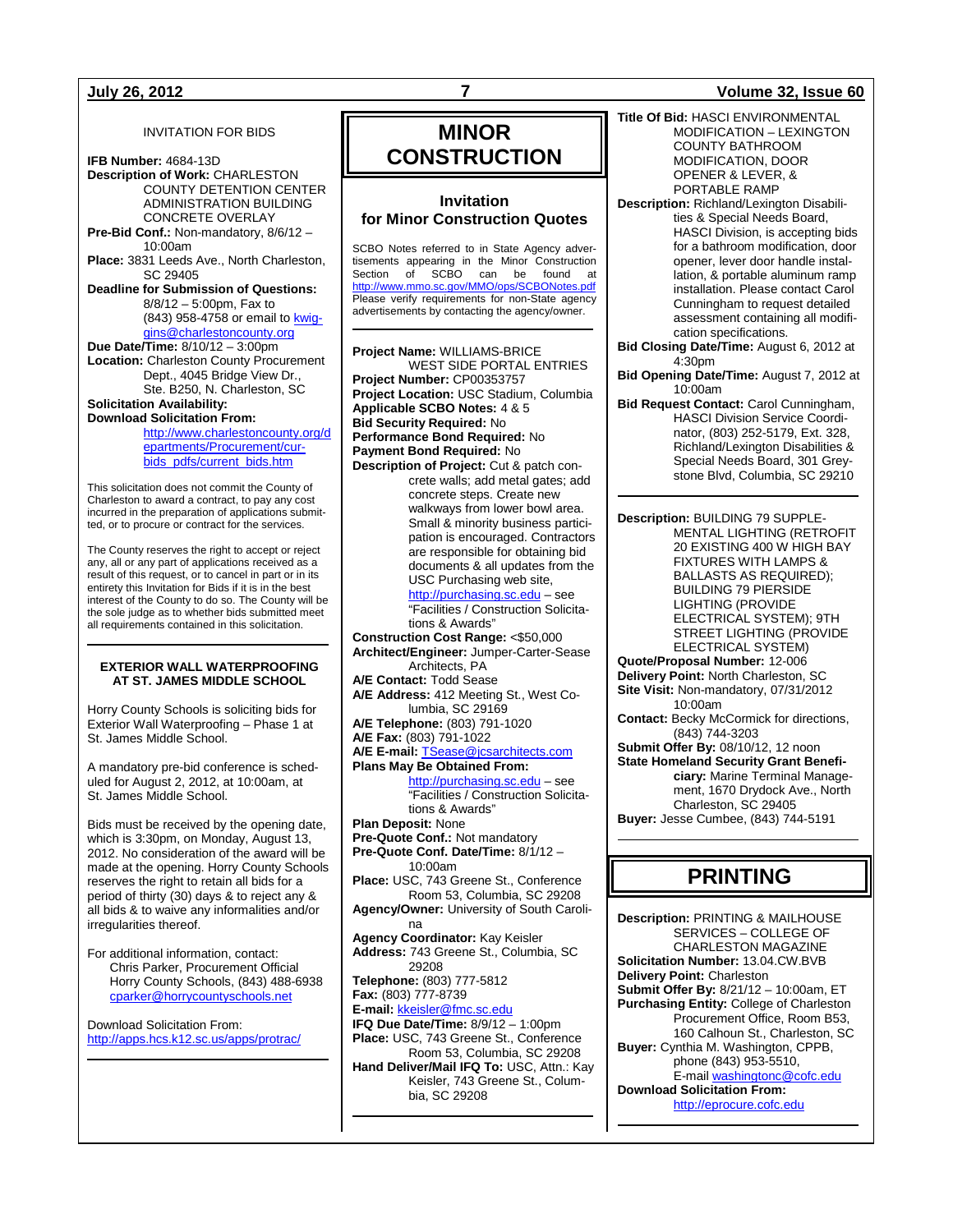**Description:** PRINTING, SHIPPING, MAILING & TABBED FOR HARBISON THEATRE SEASON BROCHURES **Solicitation Number:** MTC-RFQ-0748 **Submit Offer By:** 8/3/12 – 10:00am **Purchasing Entity:** Midlands Technical College, Airport Campus, Reed Hall, 1260 Lexington Dr., West Columbia, SC 29170 **Bid Request:** (803) 822-3209 **Buyer:** Miley Corley

**Description:** PRINT & DELIVER THE CHANTICLEER STUDENT NEWSPAPER **Solicitation Number:** RFQ-120720-RS **Delivery Point:** Conway, SC **Submit Offer By:** 8/14/12 – 2:00pm. Not a public bid opening **Purchasing Agency:** Coastal Carolina University Purchasing Department, Atlantic Hall, 642 Century Circle, Conway, SC 29526 **Direct Inquiries to Buyer:** Robin Strickland, phone (843) 349-2162, E-mail [robins@coastal.edu](mailto:robins@coastal.edu) **Download Solicitation From:** [http://www.coastal.edu/procurem](http://www.coastal.edu/procurement/vendor/solicitations.html) [ent/vendor/solicitations.html](http://www.coastal.edu/procurement/vendor/solicitations.html)

**Description:** PRINTING OF ADMISSIONS PUBLICATION – ROAD PIECE **Solicitation Number:** 31753028 **Delivery Point:** Clemson, SC **Submit Offer By:** 8/3/12 – 11:00am, ET. Not a public bid opening **Purchasing Entity:** Clemson University, Procurement Services, Administrative Services Building, 108 Silas N. Pearman Blvd., Clemson, SC 29634 **Buyer:** Tammy Crooks, (864) 656-0641, [duncant@clemson.edu](mailto:duncant@clemson.edu) **Download Solicitation From:** Online solicitations only. Solicitations can be viewed at [www.clemson.edu/cfo/procureme](http://www.clemson.edu/cfo/procurement/vendors) [nt/vendors](http://www.clemson.edu/cfo/procurement/vendors)

#### **2012-13 CODES OF CONDUCT BOOKS**

The Beaufort County School District is soliciting proposals from qualified vendors for acquiring labor, supplies and/or equipment for work to be performed in reference to Request for Quotes: Printing Services for 2012-13 Codes of Conduct Books. Proposals must be submitted no later than 10:00am, August 2, 2012.

Specifications can be electronically downloaded a[t http://www.beaufort.k12.sc.us](http://www.beaufort.k12.sc.us/) (click on "Communities" then "Bids &

Awards") or by contacting Sandi Amsler, CPPB, Procurement Coordinator, at [sandi.amsler@beaufort.k12.sc.us](mailto:sandi.amsler@beaufort.k12.sc.us) or (843) 322-2349.

Bids from Minority & Women Business Enterprises are strongly encouraged.

> Affirmative Action Equal Opportunity Employer

# **SERVICES**

**Description:** ARTIFICIAL REEF CONSTRUCTION **Solicitation Number:** 5400004675 **Submit Offer By:** 8/7/12 – 11:00am **Purchasing Agency:** SC Department of Natural Resources 1000 Assembly Street, Room 242 Columbia, SC 29201 **Buyer:** Wynee' Lybrand **Email:** [lybrandw@dnr.sc.gov](mailto:lybrandw@dnr.sc.gov) **Phone:** (803) 734-3895 **Download Solicitation From:** [http://webprod.cio.sc.gov/SCSolicitationWe](http://webprod.cio.sc.gov/SCSolicitationWeb/solicitationAttachment.do?solicitnumber=5400004675) [b/solicitationAttachment.do?solicitnumber=5](http://webprod.cio.sc.gov/SCSolicitationWeb/solicitationAttachment.do?solicitnumber=5400004675) [400004675](http://webprod.cio.sc.gov/SCSolicitationWeb/solicitationAttachment.do?solicitnumber=5400004675)

**Description:** JUPITER VIDEO WALL EXTENDED WARRANTY **Solicitation Number:** 5400004667 **Submit Offer By:** 8/9/12 – 10:00am **Purchasing Agency:** SC Department of Transportation, 955 Park St., Columbia, SC 29201 **Buyer:** Vickie Stephens **Email:** [stephensvw@scdot.org](mailto:stephensvw@scdot.org) **Phone:** (803) 737-1530 **Download Solicitation From:** [http://webprod.cio.sc.gov/SCSolicitationWe](http://webprod.cio.sc.gov/SCSolicitationWeb/solicitationAttachment.do?solicitnumber=5400004667) [b/solicitationAttachment.do?solicitnumber=5](http://webprod.cio.sc.gov/SCSolicitationWeb/solicitationAttachment.do?solicitnumber=5400004667) [400004667](http://webprod.cio.sc.gov/SCSolicitationWeb/solicitationAttachment.do?solicitnumber=5400004667)

**Description:** HERBICIDE APPLICATION AT SAND HILLS **Solicitation Number:** 5400004691 **Submit Offer By:** 8/14/12 – 11:00am **Purchasing Agency:** SC Forestry Commission, 5500 Broad River Rd., Columbia, SC 29212 **Buyer:** Melissa Fleming **Email:** [mfleming@forestry.state.sc.us](mailto:mfleming@forestry.state.sc.us) **Phone:** (803) 896-8836 **Download Solicitation From:** [http://webprod.cio.sc.gov/SCSolicitationWe](http://webprod.cio.sc.gov/SCSolicitationWeb/solicitationAttachment.do?solicitnumber=5400004691) [b/solicitationAttachment.do?solicitnumber=5](http://webprod.cio.sc.gov/SCSolicitationWeb/solicitationAttachment.do?solicitnumber=5400004691) [400004691](http://webprod.cio.sc.gov/SCSolicitationWeb/solicitationAttachment.do?solicitnumber=5400004691)

**Description:** PILOT & HELICOPTER **SERVICES Solicitation Number:** 5400004677 **Submit Offer By:** 8/9/12 – 11:00am **Purchasing Agency:** SC Department of Natural Resources 1000 Assem-

### **July 26, 2012 8 Volume 32, Issue 60**

bly Street, Room 242, Columbia, South Carolina 29201

**Buyer:** Jessica Monts **Email:** [MontsJ@dnr.sc.gov](mailto:MontsJ@dnr.sc.gov)

**Phone:** (803) 734-3984 **Download Solicitation From:**

[http://webprod.cio.sc.gov/SCSolicitationWe](http://webprod.cio.sc.gov/SCSolicitationWeb/solicitationAttachment.do?solicitnumber=5400004677) [b/solicitationAttachment.do?solicitnumber=5](http://webprod.cio.sc.gov/SCSolicitationWeb/solicitationAttachment.do?solicitnumber=5400004677) [400004677](http://webprod.cio.sc.gov/SCSolicitationWeb/solicitationAttachment.do?solicitnumber=5400004677)

**Description:** DIGITAL ACCESS **Solicitation Number:** 5400004578 **Submit Offer By:** 8/31/12 – 10:00am **Purchasing Agency:** SC Dept. of Corrections, Purchasing Branch, 4420 Broad River Rd., 2nd Floor, Columbia, SC 29210 **Buyer:** Ruthie H. Bishop **Email:** [bishop.ruthie@doc.state.sc.us](mailto:bishop.ruthie@doc.state.sc.us)

**Phone:** (803) 896-1934 **Download Solicitation From:**

[http://webprod.cio.sc.gov/SCSolicitationWe](http://webprod.cio.sc.gov/SCSolicitationWeb/solicitationAttachment.do?solicitnumber=5400004578) [b/solicitationAttachment.do?solicitnumber=5](http://webprod.cio.sc.gov/SCSolicitationWeb/solicitationAttachment.do?solicitnumber=5400004578) [400004578](http://webprod.cio.sc.gov/SCSolicitationWeb/solicitationAttachment.do?solicitnumber=5400004578)

**Description:** HAMILTON BRANCH PARK REFUSE COLLECTION **Solicitation Number:** 5400004690 **Site Visit:** By appointment, Contact Jon Greider, (864) 333-2223 **Site Location:** Hamilton Branch State Park, 111 Campground Rd., Plum Branch, SC 29845 **Submit Offer By:** 8/10/12 – 3:00pm **Purchasing Agency:** SC Dept. of Parks & Recreation Procurement Office, 1205 Pendleton St., Room 517, Columbia, SC 29201 **Buyer:** James "Jamie" Jackson **Email:** [jjackson@scprt.com](mailto:jjackson@scprt.com) **Phone:** (803) 734-1302 **Download Solicitation From:**

[http://webprod.cio.sc.gov/SCSolicitationWe](http://webprod.cio.sc.gov/SCSolicitationWeb/solicitationAttachment.do?solicitnumber=5400004690) [b/solicitationAttachment.do?solicitnumber=5](http://webprod.cio.sc.gov/SCSolicitationWeb/solicitationAttachment.do?solicitnumber=5400004690) [400004690](http://webprod.cio.sc.gov/SCSolicitationWeb/solicitationAttachment.do?solicitnumber=5400004690)

**Description:** LAKE WARREN BEETLE & HAZARD TREE REMOVAL **Solicitation Number:** 5400004666 **Site Visit:** By appointment, Contact Stan Hutto, Resource Management Biologist, (803) 734-0532 **Site Location:** Lake Warren State Park, 1079 Lake Warren Rd., Hampton, SC 29924 **Submit Offer By:** 8/9/12 – 3:00pm **Purchasing Agency:** SC Dept. of Parks & Recreation Procurement Office, 1205 Pendleton St., Room 517, Columbia, SC 29201 **Buyer:** James "Jamie" Jackson **Email:** [jjackson@scprt.com](mailto:jjackson@scprt.com) **Phone:** (803) 734-1302 **Download Solicitation From:** [http://webprod.cio.sc.gov/SCSolicitationWe](http://webprod.cio.sc.gov/SCSolicitationWeb/solicitationAttachment.do?solicitnumber=54000046666) [b/solicitationAttachment.do?solicitnumber=5](http://webprod.cio.sc.gov/SCSolicitationWeb/solicitationAttachment.do?solicitnumber=54000046666) [4000046666](http://webprod.cio.sc.gov/SCSolicitationWeb/solicitationAttachment.do?solicitnumber=54000046666)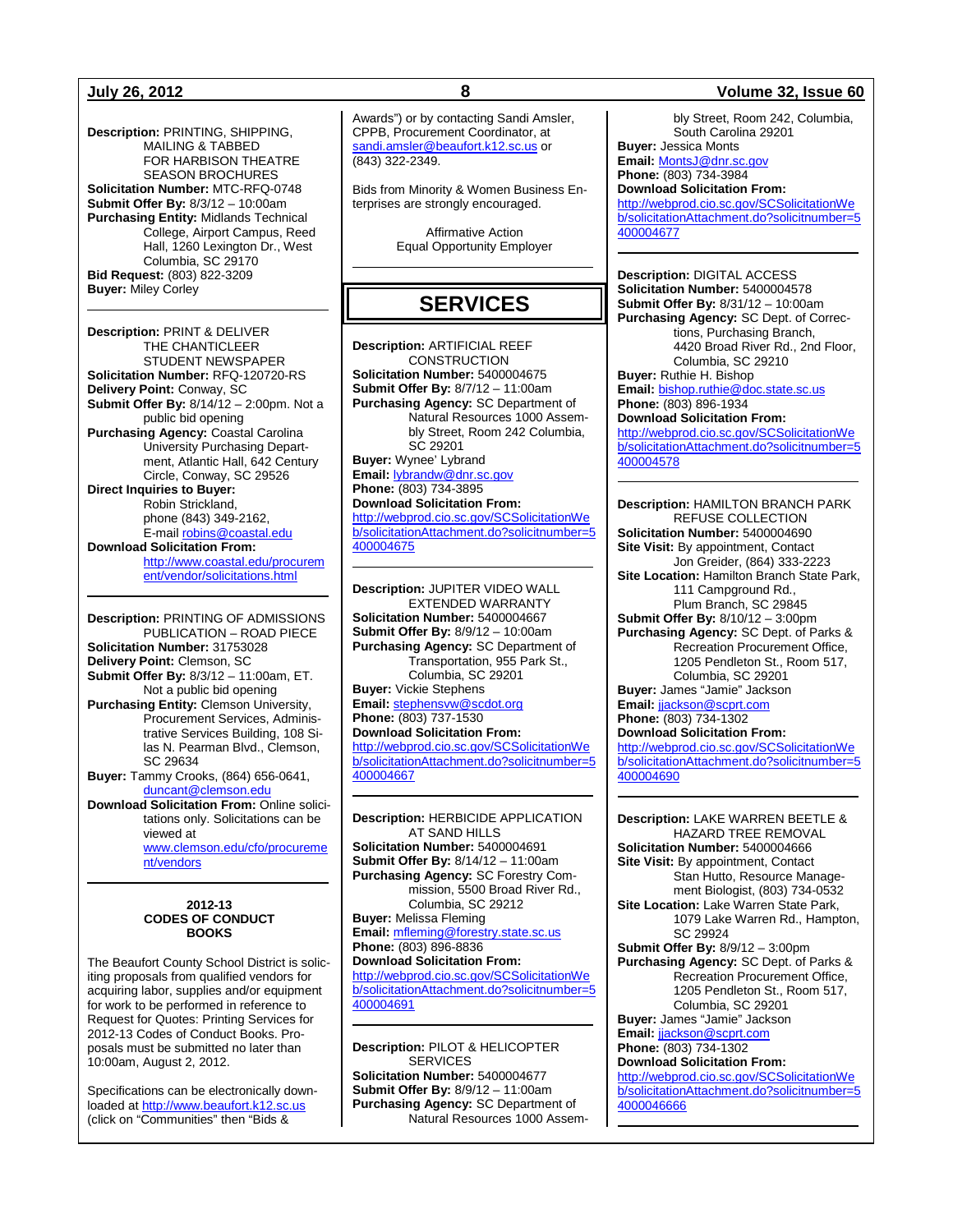**Description:** CLEANING OF KITCHEN EXHAUST HOOD SYSTEMS **IFB Number:** B1302 **Delivery Point:** Charleston County, SC **Submit Offer By:** 8/13/12 – 2:00pm **Purchasing Entity:** Charleston County School District Operation Center, Procurement Services Conference Room, 3999 Bridgeview Dr., North Charleston, SC 29405 **Direct Inquiries Bid Request to Buyer:** Michelle Wright, (843) 566-1817, [Michelle\\_Wright@charleston.k12.](mailto:Michelle_Wright@charleston.k12.sc.us) [sc.us](mailto:Michelle_Wright@charleston.k12.sc.us) **Download Solicitation From:** [Click here](http://www.ccsdschools.com/OperationsHumansCapitalFacilities/FinanceOperations/ContractsProcurement/SuppliesServicesSolicitations/index.php) **Description:** PAINTING OF CALHOUN MANSION & FORT HILL **IFB Number:** 31379253 **Delivery Point:** Clemson, SC **Submit Offer By:** 8/3/12 – 11:00am **Purchasing Entity:** Clemson University, Procurement Services, Administrative Services Building, Silas N. Pearman Boulevard, Clemson, SC 29634 **Buyer:** Allison Patton, (864) 656-3677 or [apatton@clemson.edu](mailto:apatton@clemson.edu) **Download Solicitation From:** [www.clemson.edu/cfo/procureme](http://www.clemson.edu/cfo/procurement/vendors) [nt/vendors](http://www.clemson.edu/cfo/procurement/vendors) **Description:** BAT REMOVAL, EXCLUSION & CLEAN-UP AT U.S.C. HAMILTON COLLEGE **Solicitation Number:** USC-IFB-2290-LW **Delivery Point:** Columbia

**Site Visit:** 8/3/12 – 10:00am **Site Visit Location:** USC, Hamilton College, 1512 Pendleton St., Columbia, SC 29208 **Submit Offer By:** 8/13/12 – 10:00am **Purchasing Entity:** USC Purchasing, 6th Floor, 1600 Hampton St., Columbia, SC 29208, phone (803) 777-4115 **Bid Request:** The bid package is available through the USC Purchasing web site, [http://purchasing.sc.edu](http://purchasing.sc.edu/) or call the USC bid line at (803) 777-0255 **Buyer:** Lana Widener

#### *RE-BID*

**Description:** RENTAL OF STORAGE UNIT FOR SC STATE UNIVERSITY **Solicitation Number:** 2330-70416-7/9/12 **Delivery Point:** Orangeburg **Submit Offer By:** 8/9/12 – 11:00am **Purchasing Agency:** SC State University, Office of Procurement, Room 168, Crawford-Zimmerman Complex, 300 College St. NE, Orangeburg, SC 29117 **Direct Inquiries to Buyer:** Sallie Kimpson **E-mail:** [skimpson@scsu.edu](mailto:skimpson@scsu.edu)

**Telephone:** (803) 536-8754

#### REQUEST FOR PROPOSAL

**Description:** PROVIDE A COMPREHENSIVE EMPLOYEE ASSISTANCE PROGRAM & STUDENT COUNSELING **Specifics:** In this project, the EAP will benefit eligible faculty, staff & their dependents & the Student Counseling Program will benefit eligible students at Tri-County Technical College, including all campuses of the College **Solicitation Number:** TCTC-13-EAPSAP **Delivery Point:** Pendleton, SC **Submit Offer By:** 8/9/12 – 3:00pm. Not a public bid opening **Purchasing Agency:** Tri-County Technical College, Purchasing Department, 7900 Hwy. 76, PO Box 587, Pendleton, SC 29670

**Direct Inquiries to Buyer:** Kristal Doherty, Purchasing Manager, phone (864) 646-1795, E-mai[l kdoherty@tctc.edu](mailto:kdoherty@tctc.edu)

**Download Solicitation From:** [http://www.tctc.edu/Content/Abou](http://www.tctc.edu/Content/About_TCTC/PurchasingSolicitation/Solicitation.xml) [t\\_TCTC/PurchasingSolicitation/S](http://www.tctc.edu/Content/About_TCTC/PurchasingSolicitation/Solicitation.xml) [olicitation.xml](http://www.tctc.edu/Content/About_TCTC/PurchasingSolicitation/Solicitation.xml)

#### INVITATION FOR BIDS

**IFB Number:** 4679 **Description of Work:** WATER TREAT-MENT SERVICES FOR H.V.A.C. SYSTEMS AT VARIOUS COUNTY FACILITIES **Pre-Bid Conf./Site Visit:** Non-mandatory, 8/1/12 – 9:00am

**Place:** Charleston County, Public Services Bldg., 4045 Bridge View Dr., Ste. B250, N Charleston, SC 29405

**Deadline for Submission of Questions:** 8/6/12 – 5:00pm. Fax to (843) 958-4758 or email to **cwig**[gins@charlestoncounty.org](mailto:cwiggins@charlestoncounty.org)

**Due Date/Time:** 8/15/12 – 3:00pm **Location:** Charleston County Procurement Dept., 4045 Bridge View Dr., Ste. B250, N. Charleston, SC

**Download Solicitation From:** [http://www.charlestoncounty.org/d](http://www.charlestoncounty.org/departments/Procurement/cur-bids_pdfs/current_bids.htm) [epartments/Procurement/cur](http://www.charlestoncounty.org/departments/Procurement/cur-bids_pdfs/current_bids.htm)[bids\\_pdfs/current\\_bids.htm](http://www.charlestoncounty.org/departments/Procurement/cur-bids_pdfs/current_bids.htm)

This solicitation does not commit the County of Charleston to award a contract, to pay any cost incurred in the preparation of applications submitted, or to procure or contract for the services.

The County reserves the right to accept or reject any, all or any part of applications received as a result of this request, or to cancel in part or in its entirety this Invitation for Bids if it is in the best interest of the County to do so. The County will be the sole judge as to whether bids submitted meet all requirements contained in this solicitation.

#### **ANNUAL FIRE SPRINKLER INSPECTION & REPAIRS**

The Beaufort County School District is soliciting proposals from qualified vendors for acquiring labor, supplies and/or equipment for work to be performed in reference to Request for Quotes: Annual Fire Sprinkler Inspection & Repairs. Proposals must be submitted no later than 10:00am, August 17, 2012. Specifications can be electronically downloaded at

[http://www.beaufort.k12.sc.us](http://www.beaufort.k12.sc.us/) (click on "Communities" then "Bids & Awards") or by contacting Sandi Amsler, CPPB, Procurement Coordinator, at (843) 322-2349 or [sandi.amsler@beaufort.k12.sc.us.](mailto:sandi.amsler@beaufort.k12.sc.us)

Bids from Minority & Women Business Enterprises are strongly encouraged.

> Affirmative Action Equal Opportunity Employer

#### **TAX EXEMPT LEASE PURCHASE FINANCING**

RFP#2013-001-Acct

The Charleston County Park & Recreation Commission (CCPRC) is seeking proposals from qualified financial institutions for a tax exempt lease / purchase financing of various capital equipment which is not bank qualified. This equipment will cost \$800,000.00.

To receive a copy of the RFP, please visit CCPRC's website a[t www.ccprc.com/bids](http://www.ccprc.com/bids) or contact Deborah Taylor, Procurement Coordinator, at **prcprocure**[ment@ccprc.com.](mailto:prcprocurement@ccprc.com)

The deadline for receiving the proposals is no later than 2:00pm, Tuesday, August 21, 2012.

#### **CUSTODIAL SERVICES FOR BEAUFORT COUNTY SCHOOLS**

The Beaufort County School District is soliciting proposals from qualified firms in response to RFP #13-003 Custodial Services. Proposals are due by 2:00pm, local time, on August 30, 2012.

A mandatory pre-proposal conference & site visits are scheduled for August 14 & 15, 2012, at 10:00am, at the District Office.

Specifications of RFP #13-003 may be obtained electronically at

[http://www.beaufort.k12.sc.us](http://www.beaufort.k12.sc.us/) (click on "Community" then "Bids & Awards") or by contacting Sandi Amsler, CPPB, Procure-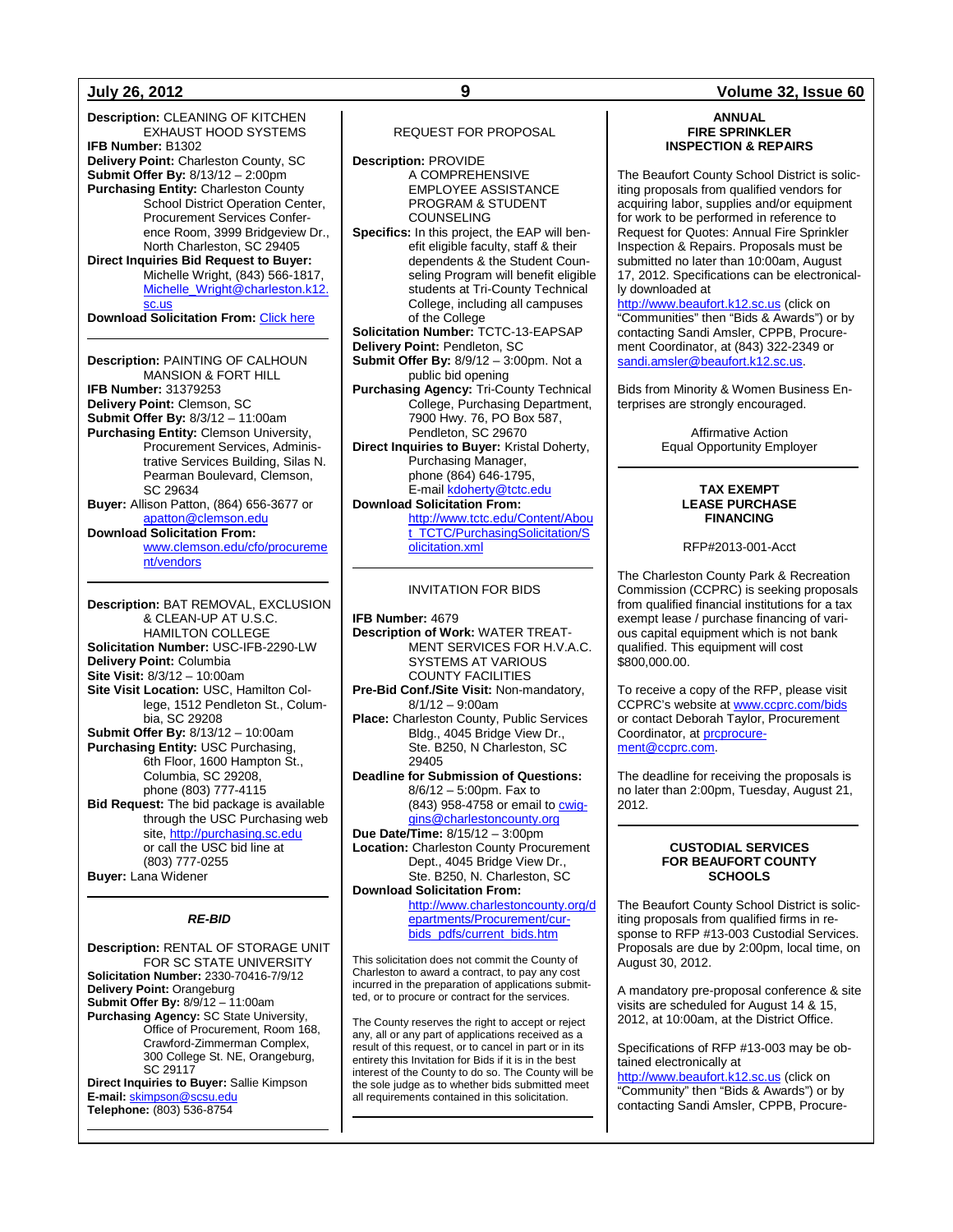ment Coordinator, at (843) 322-2349 or [sandi.amsler@beaufort.k12.sc.us.](mailto:sandi.amsler@beaufort.k12.sc.us)

Bids from Minority & Women Business Enterprises are strongly encouraged.

> Affirmative Action Equal Opportunity Employer

# **SUPPLIES**

**Description:** PAPER GOODS **Solicitation Number:** 5400004428 **Submit Offer By:** 8/8/12 – 10:00am **Purchasing Agency:** SC Dept. of Corrections, Purchasing Branch, Second Floor, 4420 Broad River Rd., Columbia, South Carolina 29210 **Buyer:** Laurie Branham **Email:** [branham.laurie@doc.state.sc.us](mailto:branham.laurie@doc.state.sc.us) **Phone:** (803) 896-1934 **Download Solicitation From:** [http://webprod.cio.sc.gov/SCSolicitationWe](http://webprod.cio.sc.gov/SCSolicitationWeb/solicitationAttachment.do?solicitnumber=5400004428) [b/solicitationAttachment.do?solicitnumber=5](http://webprod.cio.sc.gov/SCSolicitationWeb/solicitationAttachment.do?solicitnumber=5400004428) [400004428](http://webprod.cio.sc.gov/SCSolicitationWeb/solicitationAttachment.do?solicitnumber=5400004428)

**Description:** STRATTON CAMPAIGN HATS – H.P. & S.T.P. **Solicitation Number:** 5400004678 **Submit Offer By:** 8/13/12 – 2:00pm **Purchasing Agency:** SC Dept. of Public Safety, Procurement Office, 10311 Wilson Blvd., D-1, Blythewood, SC 29016 **Buyer:** Cathy Sprowls, CPPB **Email:** [cathysprowls@scdps.net](mailto:cathysprowls@scdps.net) **Phone:** (803) 896-9672 **Download Solicitation From:** [http://webprod.cio.sc.gov/SCSolicitationWe](http://webprod.cio.sc.gov/SCSolicitationWeb/solicitationAttachment.do?solicitnumber=5400004678) [b/solicitationAttachment.do?solicitnumber=5](http://webprod.cio.sc.gov/SCSolicitationWeb/solicitationAttachment.do?solicitnumber=5400004678)

[400004678](http://webprod.cio.sc.gov/SCSolicitationWeb/solicitationAttachment.do?solicitnumber=5400004678)

**Description:** FRESH MEATS **Solicitation Number:** 5400004657 **Submit Offer By:** 8/2/12 – 10:00am **Purchasing Agency:** SC Dept. of Corrections, Purchasing Branch, 4420 Broad River Rd., 2nd Floor, Columbia, SC 29210 **Buyer:** Ruthie H. Bishop **Email:** [bishop.ruthie@doc.state.sc.us](mailto:bishop.ruthie@doc.state.sc.us) **Phone:** (803) 896-1934 **Download Solicitation From:** [http://webprod.cio.sc.gov/SCSolicitationWe](http://webprod.cio.sc.gov/SCSolicitationWeb/solicitationAttachment.do?solicitnumber=5400004657) [b/solicitationAttachment.do?solicitnumber=5](http://webprod.cio.sc.gov/SCSolicitationWeb/solicitationAttachment.do?solicitnumber=5400004657) [400004657](http://webprod.cio.sc.gov/SCSolicitationWeb/solicitationAttachment.do?solicitnumber=5400004657)

#### REQUEST FOR PROPOSAL

**Description:** I.D. CARD CONTRACT **Solicitation Number:** 31677239 **Delivery Point:** Clemson, SC **Submit Offer By:** 8/9/12 – 3:00pm, ET **Purchasing Agency:** Clemson University, Procurement Services, Adminis-

trative Services Building, 108 Silas N. Pearman Blvd., Clemson, SC 29634

**Direct Questions to Buyer:** Mike Nebesky, phone (864) 656-2067, E-mai[l nebesky@clemson.edu](mailto:nebesky@clemson.edu) **Download Solicitation From:** Online solicitations only. Solicitations can be viewed at [www.clemson.edu/cfo/procureme](http://www.clemson.edu/cfo/procurement/vendors) [nt/vendors](http://www.clemson.edu/cfo/procurement/vendors)

**Description:** H.D.P.E. SMOOTH TYPE S PIPE – TERM CONTRACT **Solicitation Number:** C13003 – 08/23/12/B **Delivery Point:** Lexington County **Submit Offer By:** 8/23/12 – 3:00pm **Purchasing Entity: Lexington County Pro**curement Office, County Administration Building, Ste. 503, 212 South Lake Dr., Lexington, SC 29072 **Direct Inquiries To:** Jo Marie Brown, CPPB **Telephone:** (803) 785-8166 **E-mail:** [jmbrown@lex-co.com](mailto:jmbrown@lex-co.com) **Download Solicitation From:**

[http://www.lex](http://www.lex-co.com/procurement.html)[co.com/procurement.html,](http://www.lex-co.com/procurement.html) under Bid Opportunities

#### **PRECAST CONCRETE BOX CULVERT FOR POLLARD ROAD**

Anderson County is accepting sealed bids for Precast Concrete Box Culvert For Pollard Road reference Bid # 13-008. Bids must be received no later than 10:30am, on Friday, August 10, 2012, to the attention of the Anderson County Administrator, 101 S. Main St., Room 213, Anderson, SC 29624.

Interested parties should contact Robert Carroll at 864-260-4164 or request package a[t www.andersoncountysc.org.](http://www.andersoncountysc.org/) To do so, click at the top of the page under "FIND," go down to "Bids & Contracts" & then fill in form that appears.

# **FOR SALE**

#### **SURPLUS FIREARMS**

#### INVITATION TO BID

The City of Aiken will accept bids for the purchase of surplus firearms from the Aiken Public Safety Department until 10:00am, August 21, 2012, in Room 101, Municipal Building, 214 Park Avenue SW, Aiken, SC, at which time & place bids will be publicly opened.

### **July 26, 2012 10 Volume 32, Issue 60**

For further information contact Assistant City Manager Stuart Bedenbaugh at (803) 642-7654.

**Description:** CLEMSON UNIVERSITY EXPERIMENTAL FOREST PULPWOOD SALE **Solicitation Number:** PW-1-2012-2013 **Delivery Point:** Clemson, SC **Submit Offer By:** 8/2/12 – 1:30pm, ET **Purchasing Entity:** Clemson University, Procurement Services, Administrative Services Building, 108 Silas N. Pearman Blvd., Clemson, SC 29634 **Buyer:** Allison Patton, (864) 656-3677 or [apatton@clemson.edu](mailto:apatton@clemson.edu) **Download Solicitation From:** Online solicitations only. Solicitations can be viewed at [www.clemson.edu/cfo/procureme](http://www.clemson.edu/cfo/procurement/vendors) [nt/vendors](http://www.clemson.edu/cfo/procurement/vendors)

> **19 SURPLUS VEHICLES TO BE SOLD AS ONE LOT**

The Greenville County Disabilities & Special Needs Board is currently accepting sealed bids for the sale of 19 surplus vehicles. These vehicles will be sold as a lot & not individually.

The vehicles will be available on view on Thursday, July 26, 2012, between the hours of 9:00am to 3:00pm. The vehicles are located at 1700 Ridge Rd., Maintenance Shop, Greenville, SC 29607.

Sealed bids will be accepted at the Patrick Center Annex Building, Room 132, Attn.: Yvonne Kubacki, 1700 Ridge Rd., Greenville, SC 29607, until 10:00am, ET, on Friday, August 3, 2012. Bids will be opened & read aloud at this time & place. Late bids will not be accepted – no exceptions.

The notice of an Intent to Award to the highest, responsive & responsible bidder whose bid meets the requirements set forth in the invitation to bid shall be posted in the Patrick Center Annex located at 1700 Ridge Rd., Greenville, SC 29607.

#### **SURPLUS ITEMS INCLUDING JOHN DEERE CRAWLER & LAB EQUIPMENT**

ReWa, 561 Mauldin Road Greenville, SC, 29607 is selling surplus items including John Deere Crawler & lab equipment beginning 7/20/12 at 5:30pm. The auction for these items will run until 8/4/12 with the first item's auction ending at 6:00pm.

The sale is being conducted through GovDeals[, www.govdeals.com,](http://www.govdeals.com/) an online auction service for government surplus. Interested bidders can register free at